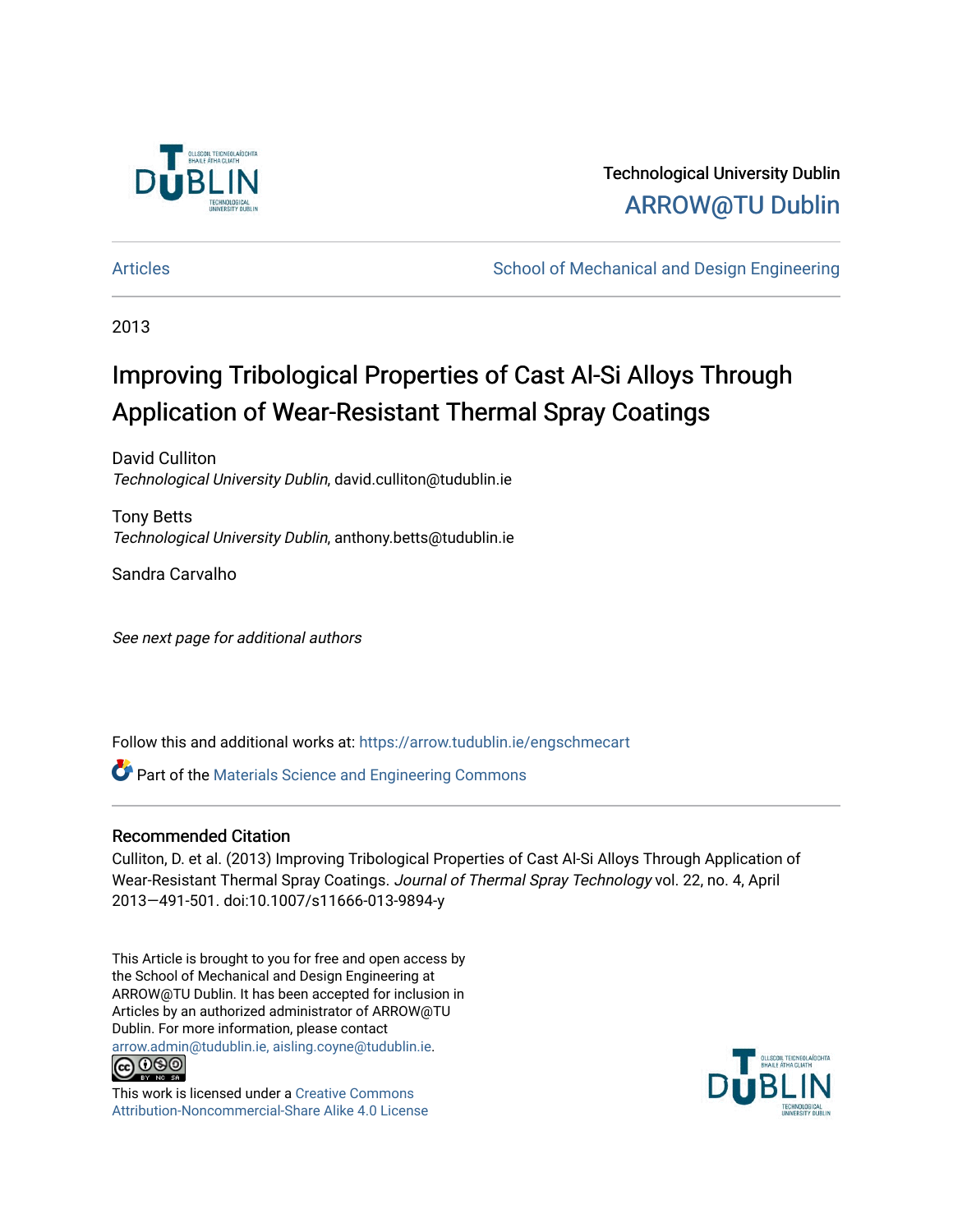## Authors

David Culliton, Tony Betts, Sandra Carvalho, and David Kennedy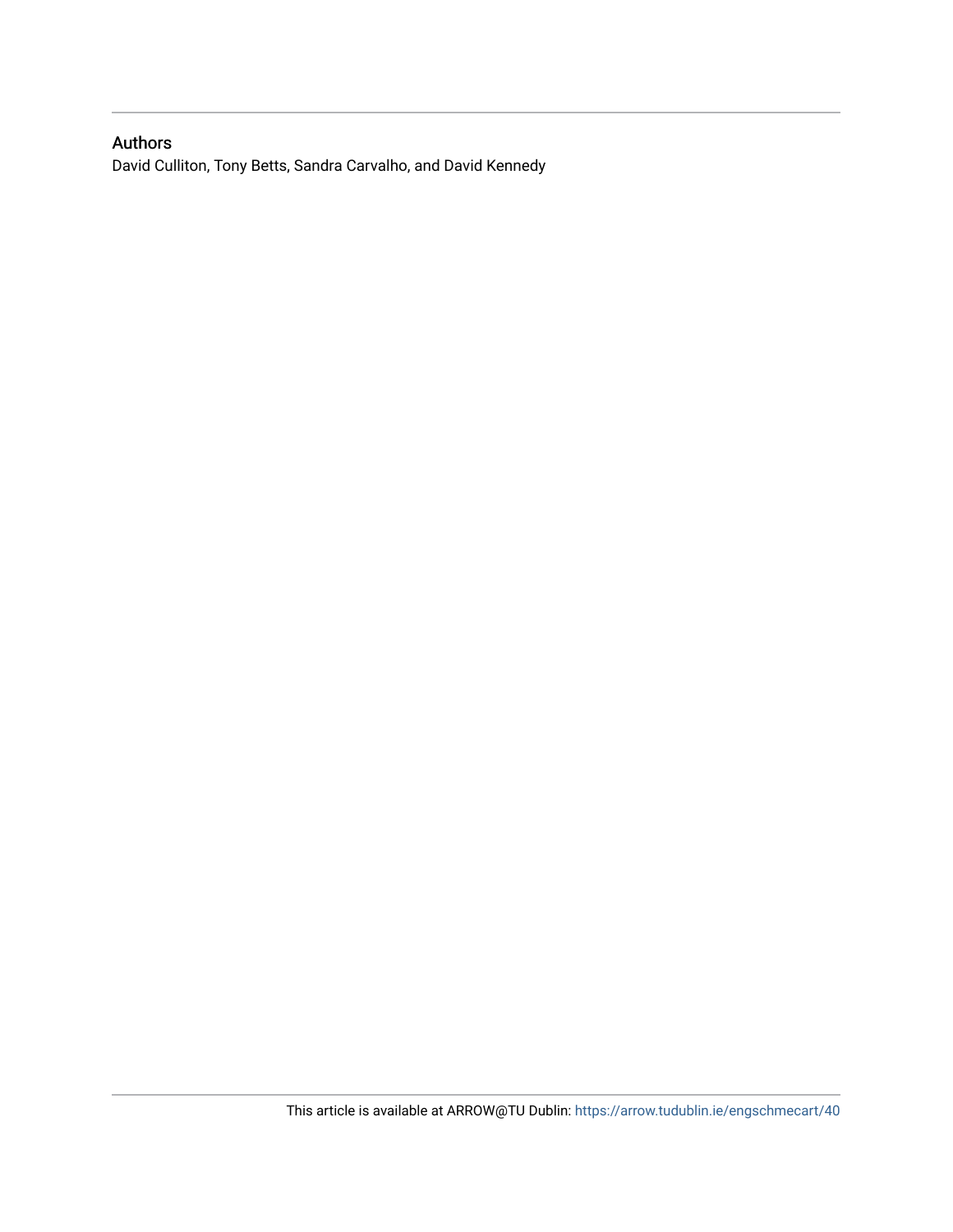# Improving Tribological Properties of Cast Al-Si Alloys through Application of Wear-Resistant Thermal Spray Coatings

David Culliton, Anthony Betts, Sandra Carvalho, and David Kennedy

(Submitted June 15, 2012; in revised form December 17, 2012)

Flame Spray Thermal Spray coatings are low-cost, high-wear surface-treatment technologies. However, little has been reported on their potential effects on cast automotive aluminum alloys. The aim of this research was to investigate the tribological properties of as-sprayed NiCrBSi and WC/12Co Flame Spray coatings applied to two cast aluminum alloys: high-copper LM24 (AlSi8Cu3Fe), and low-copper LM25 (AlSi7Mg). Potential interactions between the mechanical properties of the substrate and the deposited coatings were deemed to be significant. Microstructural, microhardness, friction, and wear (pin-on-disk, microabrasion, Taber abrasion, etc.) results are reported, and the performance differences between coatings on the different substrates were noted. The coefficient of friction was reduced from 0.69-0.72 to 0.12-0.35. Wear (pin-on-disk) was reduced by a factor of  $10^3$ -10<sup>4</sup>, which was related to the high surface roughness of the coatings. Microabrasion wear was dependent on coating hardness and applied load. Taber abrasion results showed a strong dependency on the substrate, coating morphology, and homogeneity.

| <b>Keywords</b> hardness, microscale abrasion, non-ferrous met-<br>als, thermal spray coatings, three-body abrasion, |
|----------------------------------------------------------------------------------------------------------------------|
| two-body abrasion                                                                                                    |

## 1. Introduction

Thermal spraying is an advanced surface technology for the production of wear, corrosion, and heat-resistant coatings. These surface treatments can be applied as a single- or multiblend coating in homogeneous or functionally gradient structures (Ref 1). Thick coatings  $(>1$  mm) can be applied over a large area at very high deposition rates, compared with other coating processes such as electroplating, physical vapor deposition (PVD) and chemical vapor deposition (CVD). In addition, these environmentally friendly technologies have been identified as excellent alternatives (Ref  $2, 3$ ) to the highly toxic (Ref 4) hard chrome plating (HCP) process, traditionally used in the automotive, aerospace, and mining industries. These surface treatments have been shown to have 5-10 times lower human health impacts and 30-50 times lower ecosystem impacts than the HCP process (Ref 5). When

David Culliton and David Kennedy, Department of Mechanical Engineering, Dublin Institute of Technology, Bolton St, Dublin 1, Ireland; Anthony Betts, College of Sciences and Health and Applied Electrochemistry Group, Dublin Institute of Technology, Kevin Street, Dublin 2, Ireland; and Sandra Carvalho, Centro de Física, Universidade do Minho, Campus Azurém, 4800-058 Guimarães, Portugal. Contact e-mails: daveculliton@eircom.net.

applied to cast aluminum alloys, they offer the potential of a cost-effective solution with superior wear-resistant surfaces.

Thermal spray technologies include High Velocity Oxy-Fuel (HVOF), a range of plasma spray systems, cold/warm spraying, detonation gun, and flame spraying (FS) methods (Ref 6). These thermal spray processes allow for application of a large array of metals, metal alloys, polymers, and ceramics to almost any bulk material, with flame temperature and particle velocity being the controlling parameters. Significant performance limitations arise as a result of coating quality (porosity, hardness, and adhesive strength), materials costs, and process efficiencies. In particular, porosity can have a substantial impact on the mechanical properties of the coating by imparting anisotropic properties to the coating. This relationship has been quantified, empirically, through the following equation (Ref 7):

$$
S_p = S_o e^{-bP} \tag{Eq 1}
$$

where  $S_p$  is the mechanical property (hardness, Young's Modulus, etc.),  $S_0$  is the same property of the bulk material,  $b$  is a constant, and  $P$  is the porosity level. However, these theoretical models, such as described in Eq 1, are based on idealized microstructures such as uniform spherical, cylindrical, or cubic pores arranged in a cubic array. Therefore, the derived correlations between the effective properties and porosity often cannot be extended to real materials with irregular shapes, nonuniform size, and random distribution of pores. Even then, an increase in porosity would be expected to have a reductive effect on the mechanical properties.

In addition, Kobayashi et al. (Ref 8) have shown that an increase in the hardness: Young's Modulus ratio  $(H/E_r)$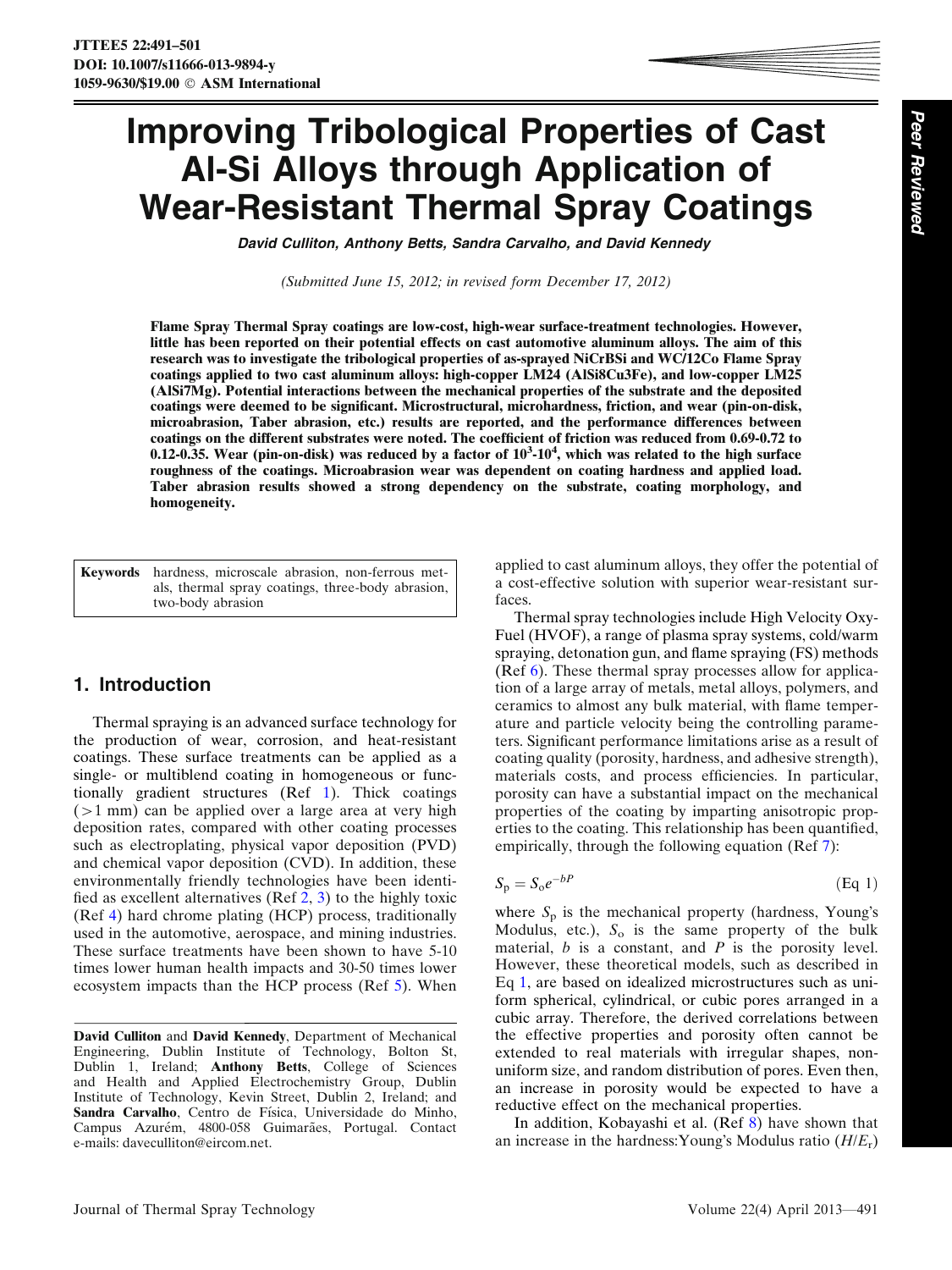of a coating results in an increase in wear resistance. Although the majority of these thermal spray systems require a substantial initial financial outlay, mainly because of equipment and training costs, FS is a low-cost, environmentally friendly, alternative. However, there is a dearth of publications on the potential of FS coatings, particularly on cast aluminum alloys (Al-alloys).

FS coatings are generally easy to apply but tend to develop highly anisotropic properties (Ref 9). This is due to a number of process-related factors. The stackedlamellae structure and related stacking defects generate specific interlamellar features, mainly voids, and unmelted particles within the structure, which may or may not be connected to the upper surface of the deposit (Ref 10). Vapors, quiescent gases in the vicinity of the substrate surface, and peripheral decohesions around lamellae induce interlamellar delaminations. In addition, the rapid solidification of the particles after impact with the surface can result in interlamellar microscopic cracking (Ref 11). The combination of these features generates an interconnected network of voids, often leading to poor wearresistance properties. In the case of hard coating materials, such as NiCrBSi and WC/12Co, this can lead to increased susceptibility to three-body wear mechanisms and a dramatic increase in wear (Ref 12).

The aim of this study was to investigate the potential of low-thickness  $( \leq 100 \text{ }\mu\text{m})$  FS coatings on improving the wear-resistance properties of two cast Al-alloys (Ref 13)—LM24/AlSi8Cu3Fe (high Cu content, and high hardness) and LM25/AlSi7Mg (low Cu content, and low hardness). This was achieved by improving coating integrity through reduced porosity, reduced in-flight particle oxidation via the use of an inert gas, and increased coating/substrate adhesion.

### 2. Experimental

Flat panels of two Al-alloys—LM24 (AlSi8Cu3Fe) and LM25 (AlSi7Mg)—were cast by Alcast Group, Wexford, Ireland using the gravity die cast process. Compositional analysis was performed on five samples of each alloy using a WAS Foundry Master Arc-spark Optical Emission Spectrometer at CMA, Trinity College, Dublin. Average compositions are detailed in Table 1. All weighing was performed on a Sartorius LA230p precision weighing scale.

#### 2.1 Sample Preparation

Test coupons of both alloys were machined to 50 mm  $\times$  20 mm  $\times$  3 mm. Coupons were then cleaned by grit-blasting ( $R_a$  of 2-6  $\mu$ m) using a Guyson manual grit blasting machine and white alumina grit, followed by 5-min immersion in acetone in an ultrasonic bath. Samples were coated once air-drying was complete.

#### 2.2 Coating Application

Two low-wear FS grade coating materials—NiCrBSi and WC/12Co—were sourced from Castolin Eutectic Ireland Ltd. The coatings were applied using a Castolin Eutectic Castodyn DS8000 Flame Spray gun. The primary compositional constituents of both FS coating materials are provided in Table 1. Both powders had a particle size range of  $53-125 \mu m$ , which is the industry standard powder particle size range for FS application. These powders were produced using the gas atomization process.

To optimize coating deposition, key process parameters were identified and investigated, based on extensive Design of Experiments trials. The intersplat cohesive strength has been shown (Ref  $14$ ) to be the principal factor affecting wear performance, and a strong link has been shown to exist between surface roughness, intersplat cohesive strength, and the ratio between in-plane hardness  $(H_{IP})$  and out-of-plane hardness  $(H_{OP})$  measurements (Ref 15). Those authors concluded that a lower coatingsurface roughness implied flatter splat morphologies and greater intersplat cohesive bonds. This produced a more integrated coating structure, indicated by increased mechanical properties and reduced difference between the in-plane and out-of-plane properties measured. Therefore, high particle speed and in-flight shielding of the molten particles should promote the deposition of a homogeneous coating. The DS8000 facilitates, by design, the use of compressed air to increase the velocity of the in-flight powder particles. By substituting an inert shielding gas (Ref 16, 17), such as Argon, for the compressed air, it was found that there was also an additional reduction in the amount of in-flight oxidation. A range of powder atomizer modules (SSM10, SSM20), designed specifically for the DS8000 unit, were also investigated. The finalized parameters for each coating are provided in Table 2. Oxygen and acetylene were maintained at the recommended pressures of 0.45 and 0.05 MPa, respectively. Nominal coating thickness was  $100 \mu m$ .

Table 1 Compositions of the cast aluminum alloys and the FS coating materials

|              | Nominal composition, wt.% |           |          |           |          |          |          |                                                                                                          |           |           |          |          |
|--------------|---------------------------|-----------|----------|-----------|----------|----------|----------|----------------------------------------------------------------------------------------------------------|-----------|-----------|----------|----------|
| <b>Alloy</b> | Al                        | -Si       | Fe       | <b>Cu</b> | Mn       | Mg       | Zn       | Ni                                                                                                       | <b>Cr</b> | в         | WС       | Co       |
| LM24         | 86.0                      | 8.92      | $1.00\,$ | 2.11      | 0.20     | 0.18     | 1.13     | 0.06                                                                                                     | 0.04      | $\cdots$  | $\cdots$ | $\cdots$ |
| LM25         | 92.2                      | 6.53      | 0.45     | 0.06      | 0.10     | 0.28     | 0.06     | < 0.01                                                                                                   | 0.02      | $\cdots$  | $\cdots$ | $\cdots$ |
| NiCrBSi      | $\cdots$                  | $4 - 4.5$ | 2.75     | .         | $\cdots$ | $\cdots$ | $\cdots$ | (Base)                                                                                                   | 15-17     | $3 - 3.4$ | $\cdots$ | $\cdots$ |
| WC/Co        | $\cdots$                  | .         | $\cdots$ | .         | $\cdots$ | $\cdots$ | $\cdots$ | .                                                                                                        | $\cdots$  | $\cdots$  | 88(a)    | 12       |
|              |                           |           |          |           |          |          |          | (a) WC content comprised 5.41 $\pm$ 0.01% carbon (C) with the balance of the 88% made up of tungsten (W) |           |           |          |          |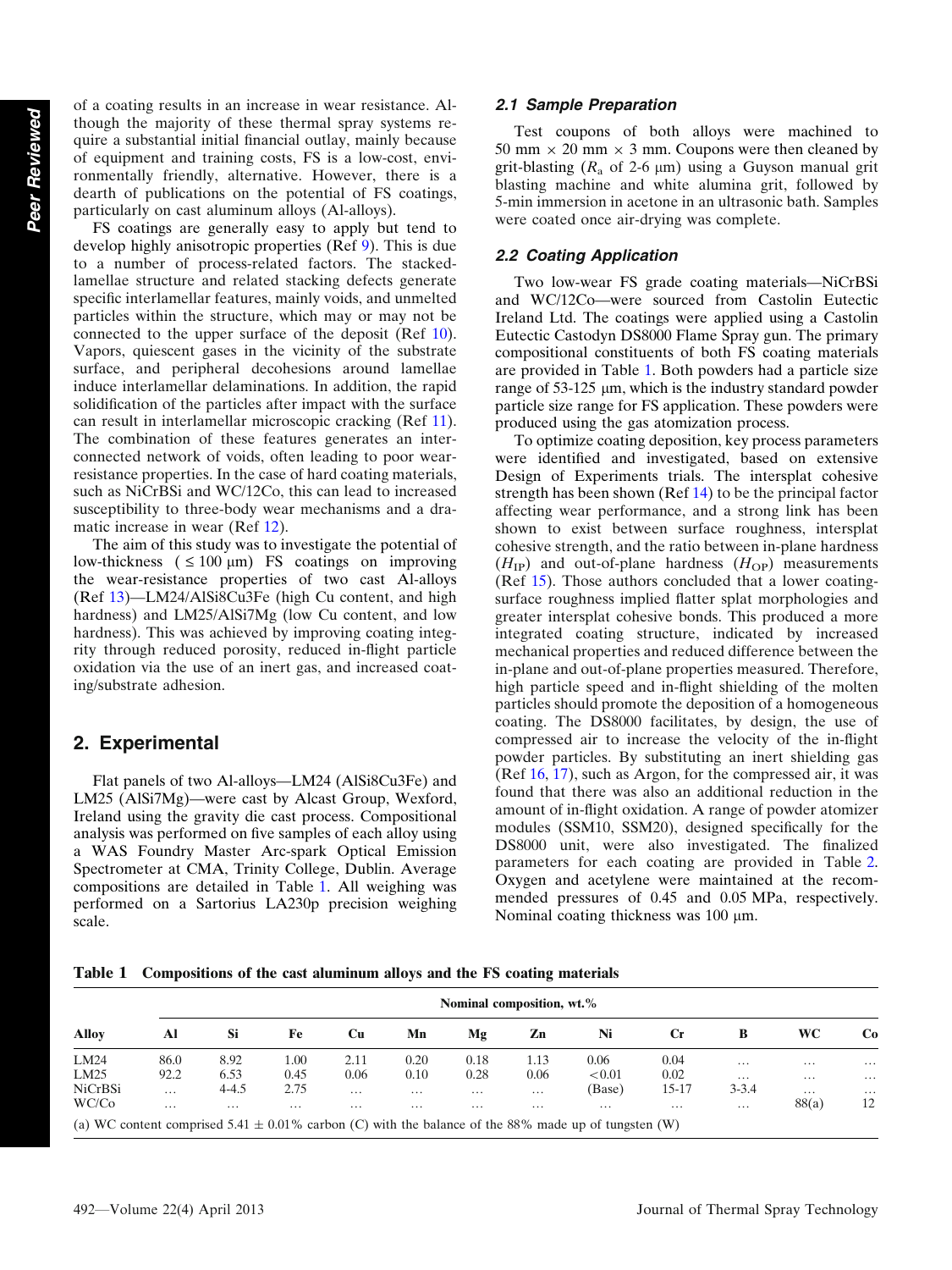| 101 010 mm, while polioming and man pomoning      | unloading. Corrections of the geometrical defects in the tip |
|---------------------------------------------------|--------------------------------------------------------------|
| for 3.0 min. Grinding was performed, consecu-     |                                                              |
|                                                   | of the Berkovich indenter, thermal drift of the equipment,   |
| 240, 600, 800, and 1200 grit paper. This was fol- |                                                              |
|                                                   | and uncertainty of the initial contact were also performed.  |
|                                                   |                                                              |

Table 2 FS application settings

| Powder                  | <b>Denotation</b> | <b>Atomizer module</b>                 | Argon flow rate,<br>nlpm | Powder flow rate,<br>kg/h | Distance,<br>mm |
|-------------------------|-------------------|----------------------------------------|--------------------------|---------------------------|-----------------|
| <b>NiCrBSi</b><br>WC/Co | f625<br>fWC/Co    | SSM <sub>20</sub><br>SSM <sub>10</sub> |                          |                           | 300<br>200      |

Coatings applied to LM24 are denoted with (24) while those applied to LM25 are denoted by (25).

#### 2.3 Microstructural Analysis

Samples were sectioned, mounted, ground, and polished to characterize the substrate, coating, and interface. Samples  $(1 \text{ cm}^2)$  were mounted in an Epomet F resin using a Buehler SimpliMet<sup>®</sup> 3000 Automatic Mounting Press. The heating/cooling processes were 8 min/4 min, respectively. Grinding was performed on a Buehler Metaserv automatic grinder/polisher with pro-rotation at 50 rpm and a total constant pressure of 200 N. Grinding steps ran for 3.5 min, while polishing and final polishing steps ran tively, at 2 lowed by polishing at 9, 6, and 3  $\mu$ m. Final polishing was performed using  $0.05 \mu m$  paste.

Microstructural analysis was performed on a Reichert-Jung Me3 metallurgical microscope and an Olympus BX60M metallurgical microscope. Metallographic analysis, coating thickness measurements, and porosity measurements were performed, using image analysis techniques. A minimum of five samples per system (coating/substrate alloy) were tested.

#### 2.4 Tribological and Mechanical Techniques

Coated samples were subjected to a number of tribological and mechanical property tests to characterize the coatings and determine coating/substrate alloy composite properties. For all tests which required a cros- sectional area (csa), the samples were prepared as per Sect. 2.3.

Bond-Strength testing was performed using the Dolly Pull Test (Ref 18), using a PAT AT101E/20kN Adhesion Tester from DFD Instruments. A minimum of three samples per system (coating/substrate alloy) were tested. The adhesive used was Araldite 2021. Coated samples approximately 3 cm  $\times$  3 cm were sections from a coated panel. Samples were ultrasonically cleaned in acetone, and a 25-mm diameter dolly was then glued to the coated surface of the sample and allowed to cure for 12 h. The coupling connector from the actuator was then attached to the dolly. Pressure was applied, which then was slowly increased to the actuator within the system until the dolly detached from the sample. The type of detachment (cohesive, or adhesive) and the load at failure were noted. Samples of both alloys and both coating powders were tested.

Microhardness testing was performed on the coated samples of both substrate alloys. Both in-plane,  $H_{IP}$  (parallel to the direction of coating growth) and out-of-plane,  $H_{\text{OP}}$  (normal to the direction of coating growth) microhardness measurements were performed.  $H_{IP}$  measurements were performed on csa samples of the coated samples using a Buehler Micromet II microhardness indenter at a load of  $0.3$  kg.  $H_{\text{OP}}$  measurements, also referred to as composite hardness (Ref 19), were performed using a MicroMaterials Nanotest system. In order to determine representative average values for the mechanical properties, 15 tests were performed on each uncoated/coated system. In the test, the load was increased in steps until a nominal load of 5000 mN was reached. Two creep periods of 30 s were performed during the tests: at maximum load and at the 10% of the lowest load, during unloading. Corrections of the geometrical defects in the tip and uncertainty of the initial contact were also performed. Depth-sensing indentation measurements were used to determine the reduced, or composite, Elastic Modulus  $(E_r)$ .

Surface roughness  $(R_a)$  of the coated panels was measured on a Diavite Surface Profiler, and signal analysis was performed using the Asmeto Ag Diasoft software (standard version 3.20). Evaluation length was 15 mm for all measurements, and five samples per system (coating/substrate alloy) were tested. Coated samples were placed on a flat surface, and the profiler tip was applied to a suitable area. The profiler was then automatically moved along the surface for the specified distance, and the collected data were transferred directly to an attached PC, as per ISO 4287. Analysis of the data was then performed, and key properties were quantified.

Coefficient of Friction  $(\mu)$  dry friction tests were performed using a TE 67 pin-on-disk machine, operating in a reciprocating pin-on-flat geometry, under 5 N load for 60 min, as per ASTM F 732. The ball was an AISI 5120 grade ball bearing. three samples per system (coating/ substrate alloy) were tested.

Pin-on-Disc wear analysis was performed on a TE 67 pin-on-disk machine, operating in a reciprocating pinon-flat geometry. Samples were subjected to a 5 N load at 0.02 m/s over a sliding distance of 60 m. The ball was an AISI 5120 grade ball bearing. Analysis of the results was based on Archard's equation (Ref  $20$ ) (Eq  $2$ )

$$
k = \frac{V}{FS} \tag{Eq 2}
$$

where,  $F$  is the normal load (N),  $S$  is the sliding distance (m), V is the total wear volume  $(mm^3)$ , and k is the wear coefficient  $(mm^3/(N m))$ . A minimum of three samples per system (coating/substrate alloy) were tested.

Taber Abrasion Wear resistance (ISO EN 438-2) was estimated from weight loss measurements under Taber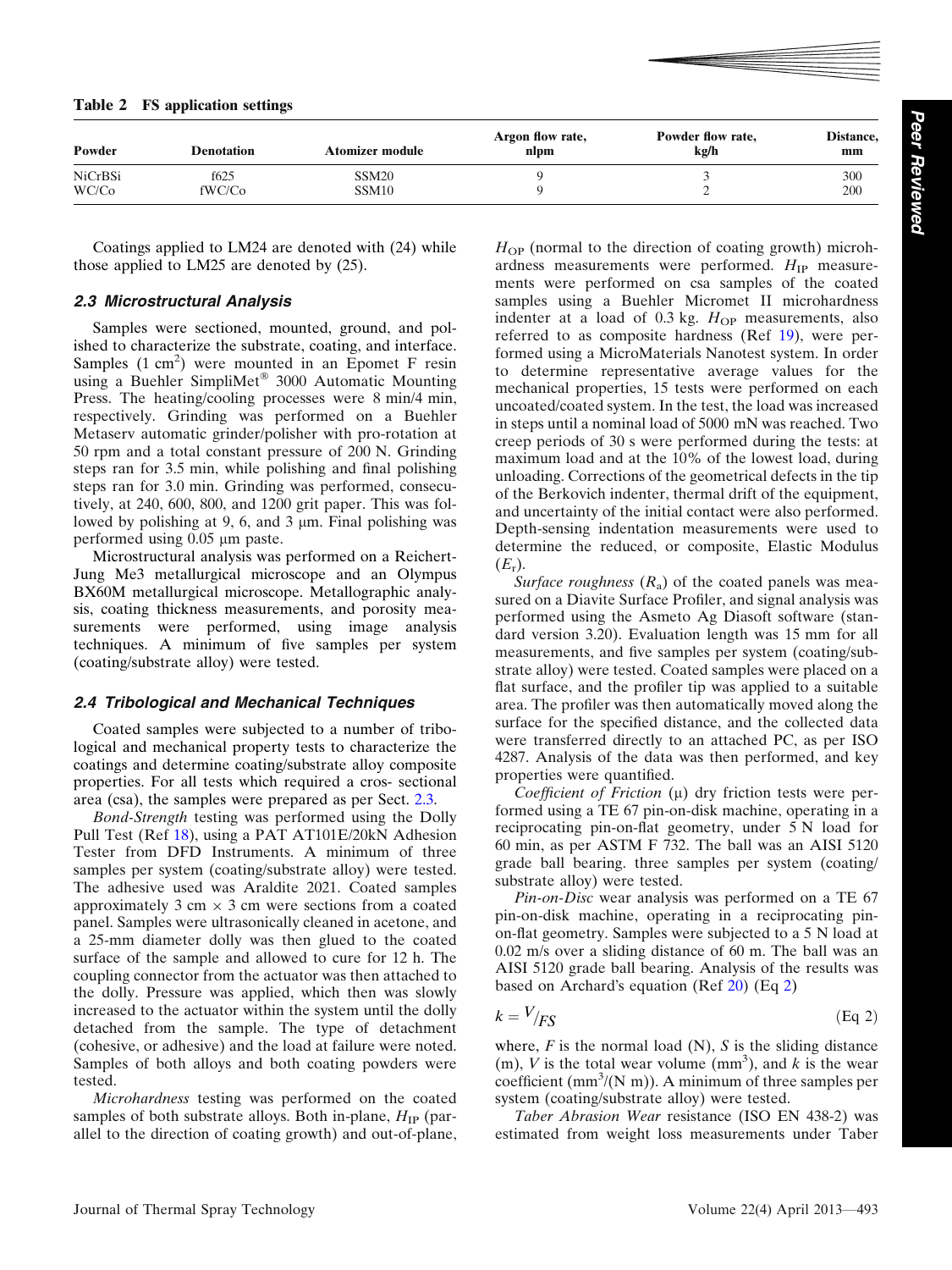Abrasive Wear. Samples  $100 \text{ mm} \times 100 \text{ mm}$  were machined and coated. 2 Calibrase CS10 abrasive wheels were used on a Single Model Circular Taber Abraser (5135) with an  $Al_2O_3$  abrader/rubber binder; 50 mm diam.,  $Al_2O_3 = 165 \mu m$ ,  $R_a = 40 \mu m$ . Loads of 2.5 and 5.0 N per wheel were applied, and specimens were rotated at 60 revs/min under the abrasive wheels. During the tests, room temperature was in the range of 20  $\degree$ C and 25  $\degree$ C and humidity was between 55 and 70%. Wear was characterized gravimetrically by weighing the specimens after 100, 200, 300, 400, 500, 1000, 2000, 3000, 4000, 5000 and every further 5000 revolutions. Panels 10 cm  $\times$  10 cm of each alloy were prepared and the surface was ground to a 1200 grit finish. Coatings were then applied to the prepared panels. Each panel was ultrasonically cleaned in acetone prior to weighing. Tests were stopped once the substrate was exposed or after a maximum of 10,000 revolutions (10 cycles). The Taber wear index, TWI (the weight loss in mg per cycle (1000 revolutions) of abrasive wear), was calculated from the expression:

$$
TWI = (W_b - W_a)/N
$$
 (Eq 3)

where  $W_a$  and  $W_b$  are the specimen weights, in mg, after and before the test, respectively, and  $N$  is the number of cycles (revolutions/1000). Low values of TWI indicate relatively good abrasion resistance. A minimum of three samples per system (coating/substrate alloy) were tested.

Microabrasion testing was performed on a Plint TE66 microabrasion tester (Fig. 1) and was used to measure the effect of rolling contact between an AISI 52100 ball bearing  $(R = 13.5 \text{ mm})$  and the surface of the thermal spray coating. To promote three-body microabrasion wear in the contact area, a SiC powder, with a nominal particle size of 8-10  $\mu$ m, was mixed with distilled water to produce the slurry. The resultant wear scar (crater) was measured using a Zeiss Supra 35VP Variable Pressure Field Emission Scanning Electron Microscope (FESEM). The geometry of the wear scar was assumed to reproduce the spherical geometry of the ball, and the wear volume  $(\Delta V)$ may be calculated by measurement of either the crater diameter  $(b)$  or its depth  $(h)$ , based on the radius of the

ball  $(R)$ . These calculations are based on the formulae published by Stack et al. (Ref 21).

For 
$$
b \ll R : \Delta V = \frac{\pi b^4}{64R}
$$
 (Eq 4)

For 
$$
h \ll R : \Delta V = \pi h^2 R
$$
 (Eq 5)

SiC powder slurry blends were based on a SiC:Water ratio of 0.025 g SiC/ml  $H_2O$ . Three loads were applied : 1, 3, and 5 N and each experiment was performed for 2500 revolutions, equivalent to a sliding distance of 212 m, with a slurry flow rate of  $100 \mu L/min$ . A minimum of three samples per system (coating/substrate alloy) were tested.

#### 3. Results and Discussion

Microstructural analysis was performed on samples of each coating/substrate system. As can be seen in Fig. 2 the f625 coatings had relatively low porosity and had excellent apparent adhesion with the substrate material. Since these coatings were not fused (flame- or laser-remelting), high levels of particle oxidation and porosity were expected in the microsections. However, in the samples viewed, this was not the case which suggested that the incorporation of argon during deposition reduced the interaction between oxygen and the molten in-flight particles. In addition, coating thickness variations were low, implying the achievement of good quality coatings.

In contrast, the fWC/Co coatings had high levels of porosity with separation of the WC and Co phases. It has been suggested that the Co-phase is an amorphous phase comprising W, C, Co, and oxygen (Ref 22). The development of this phase, along with extensive porosity, undermines the integrity of the coating and can increase susceptibility to wear degradation. However, the highvolume presence of WC particles at the surface would suggest that the surface hardness would be high, based on the high measured hardness values of these WC/Co particles (Table 3). However, phase separation in these



Fig. 1 Plint TE66 Micro-Abrasion Test Rig (a) schematic (b) photograph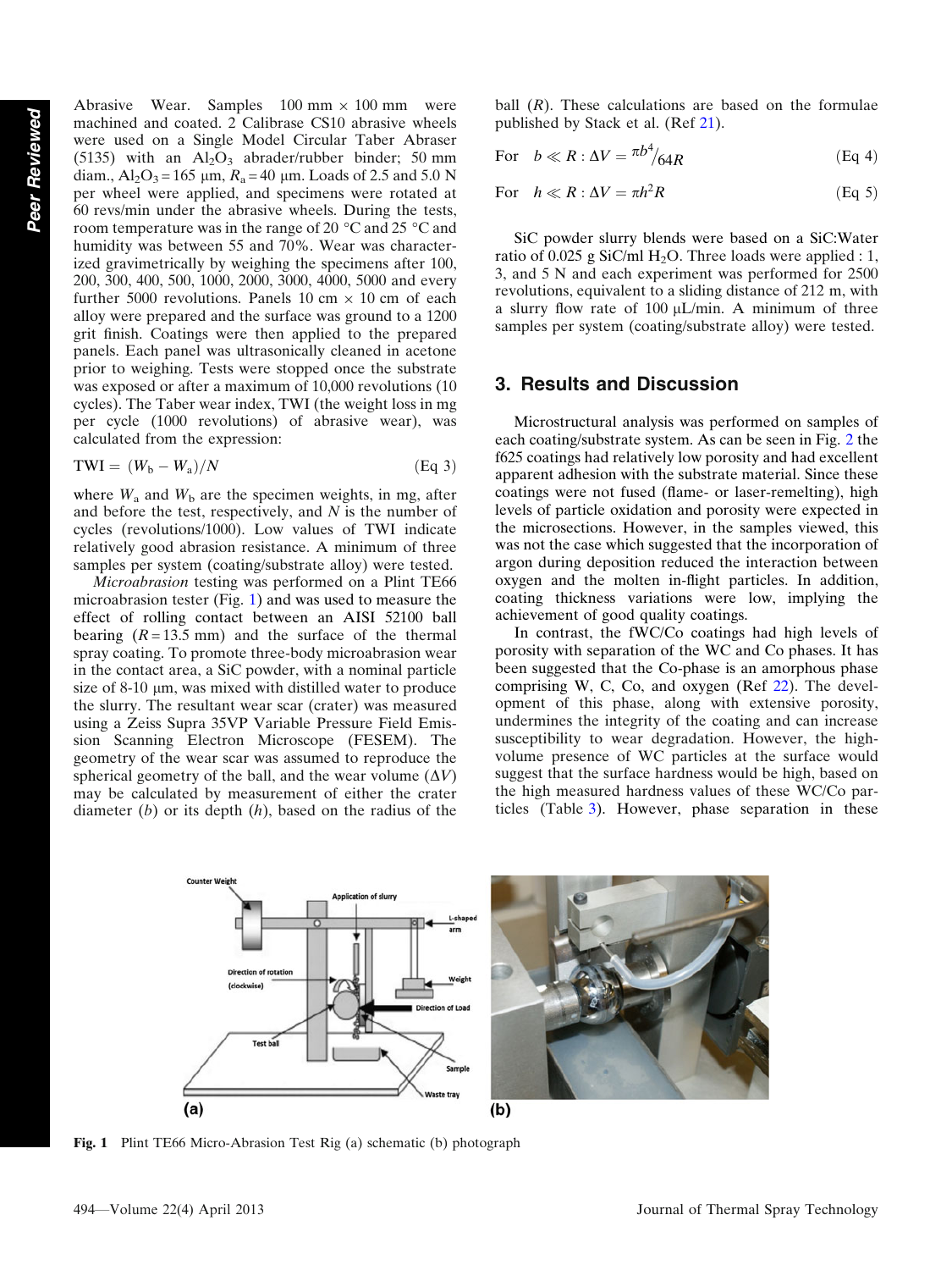coatings results in high surface roughness, which would reduce the effective contact area in wear environments, particularly at lower loads.

Surface hardness has been strongly linked to superior wear properties, while some authors have found a linear relationship between wear and a hardness/Elastic Modulus ratio (Ref 23, 24). As can be seen, there are substantial differences between the in-plane  $(H_{IP})$  and out-of-plane  $(H<sub>OP</sub>)$  hardness results. These were possibly related to reduced intersplat cohesive strengths, caused by the



Fig. 2 Typical microstructures of the homogeneous f625 coating and biphasic fWC/Co coatings

effects of high-porosity levels, defined intersplat boundary regions, in-flight oxidation, and low coating thickness which, for these coatings, was generally  $<100 \mu m$ . While the low-porosity (f625) coatings differ in  $H_{IP}/H_{OP}$  hardness by a factor of 3, the higher-porosity (fWC/Co) coatings differ by a factor of 10-20. The anisotropy in the f625 coatings was most likely due to porosity and the lamellar structure of the coating (Ref  $25$ ). The high-porosity levels in the fWC/Co coatings may account for this anisotropy (Eq 1). High  $R_a$  values, although reducing the contact area between contra-surfaces, can lead to an increased chance of transition from two-body to three-body wear (Ref 26), even at higher loads. As a result of the increased hardness and surface roughness of the coatings, both coatings indicated friction coefficients approximately 67% lower than the uncoated alloys ( $\mu_{LM24} = 0.69$ ,  $\mu_{LM25} = 0.79$ ).

The properties of the f625 coating compare well with published results. Various authors have reported hardness values of 5.98 GPa (Ref 27) (on mild steel) and 11.77 GPa (on AISI 1015 mild steel) for FS NiCrBSi coatings. Serres et al. (Ref  $28$ ) reported  $H_{IP}$  hardness values of  $10.08 \pm 0.72$  GPa, and  $E_r$  values of 119.89 GPa for NiCrBSi coatings applied to C38 steel using a hybrid APS system (APS + in situ laser remelting). González et al. (Ref 29) reported hardness values of 8.83 GPa, which are lower than the values presented here. However, the surface roughness  $(R_a)$  of the fused coatings was very low  $(0.44 \mu m)$ . This is probably due to a reduction in the presence of phases such as dendritic/interdendritic Ni-phases and Cr-particles, which have been shown to increase the hardness and wear resistance of these coatings (Ref 30). Higher coating hardness has been associated with the as-deposited microstructure of these coatings, because of the presence of unmelted particles. Bergant et al. (Ref 31) reported that increases in coating adhesion could be achieved by heat treatments at high temperature, though this was dependent on the substrate material as  $1080$  °C was reported as being the minimum effective temperature. A higher coating hardness would be expected since no post-deposition fusing of the f625 coating was performed, because of the low thermal stability of Al-alloys and related concerns with regard to sample deformation.

The deposited fWC/Co coatings were very porous and had a biphasic structure. This resulted in the development of a hard WC layer at the surface which interfered with the development of the coating thickness. As a result,

Table 3 Tabulated results for the mechanical testing of the coated and uncoated samples

|         |                     | Microhardness, GPa                     |                                         |                                                                                                        |              |                       |                                        |                                     |
|---------|---------------------|----------------------------------------|-----------------------------------------|--------------------------------------------------------------------------------------------------------|--------------|-----------------------|----------------------------------------|-------------------------------------|
| Coating | Allov               | $H_{IP}$                               | $H_{OP}$                                | $E_r$ , GPa                                                                                            | μ            | $R_{\rm a}$ , $\mu$ m | Coating thickness, um                  | Porosity, %                         |
| f625    | LM24<br>LM25        | $3.32^{\pm 0.05}$<br>$4.37^{\pm 0.06}$ | $9.76^{\pm 0.57}$<br>$10.25^{\pm 0.75}$ | $57.02^{\pm 1.71}$<br>$80.84^{\pm 15.36}$                                                              | 0.33<br>0.12 | 8.18<br>8.31          | $80.2^{\pm 3.2}$<br>$81.7^{\pm2.8}$    | $4.55^{\pm0.7}$<br>$3.38^{\pm 0.5}$ |
| fWC/Co  | <b>LM24</b><br>LM25 | $1.16^{\pm 0.02}$<br>$1.35^{\pm0.01}$  | $16.08^{\pm2.67}$<br>$16.78^{\pm2.03}$  | $33.29^{\pm3.66}$<br>$42.77^{\pm1.71}$                                                                 | 0.30<br>0.29 | 11.13<br>11.43        | $98.9^{\pm 19.9}$<br>$99.7^{\pm 10.9}$ | $9.08^{\pm 1.2}$<br>$7.39^{\pm1.1}$ |
|         |                     |                                        |                                         | LM24 had a microhardness of $0.75^{\pm0.04}$ GPa, and LM25 had a microhardness of $0.61^{\pm0.02}$ GPa |              |                       |                                        |                                     |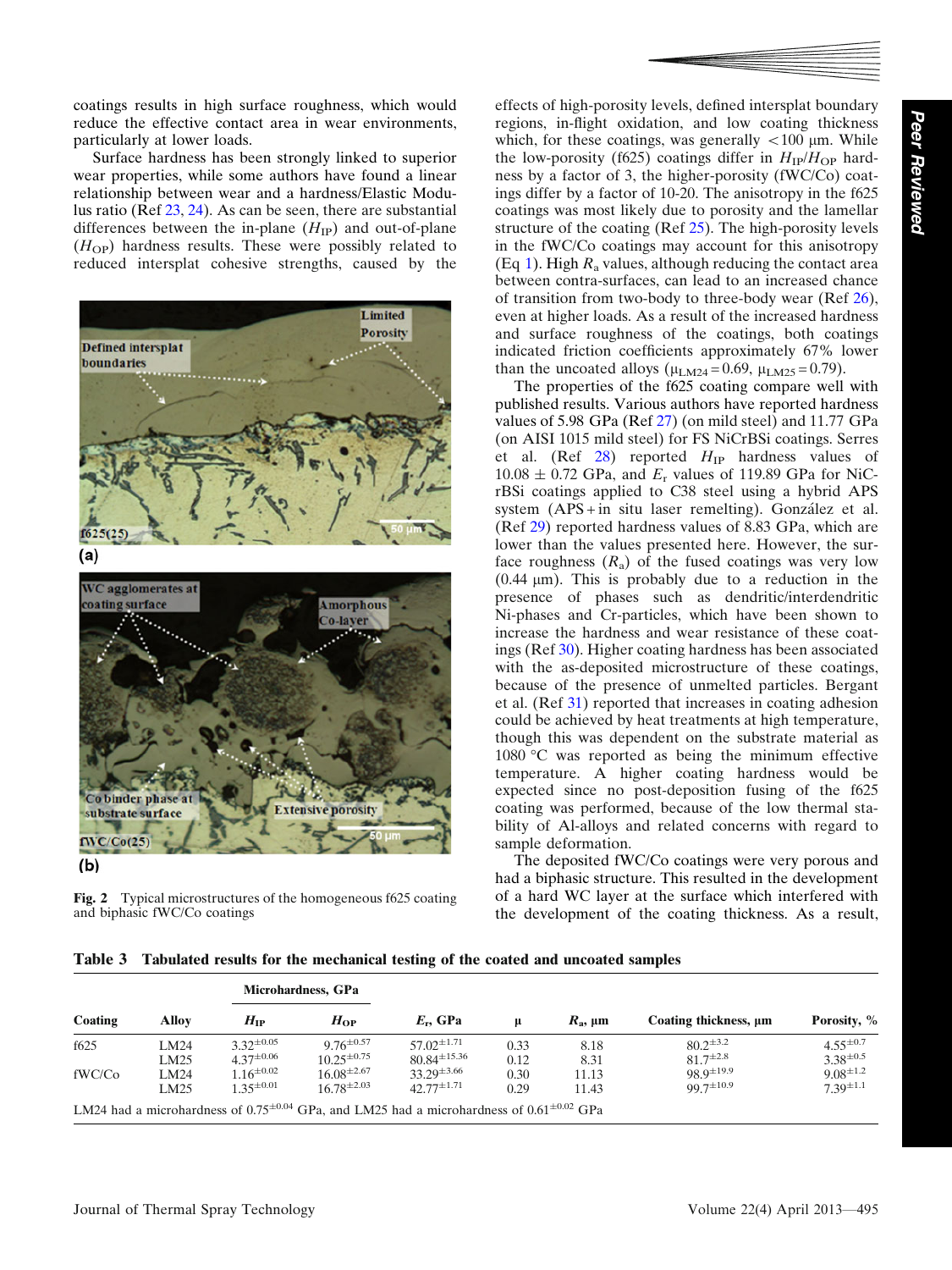although high  $H_{OP}$  values are quoted, the low ratio between  $H_{IP}$  and  $H_{OP}$ , combined with low coating density, suggested that these coatings would perform poorly in wear testing particularly in the presence of adhesive wear. The high  $H_{OP}$  values were related to the morphology of the deposited coatings, with predominantly harder WC particles at the surface and the softer amorphous Cophase at the substrate interface. The resultant properties would suggest that in the presence of predominantly twobody wear, these coatings would experience very low wear rates. Similar  $H_{OP}$  values have been quoted for WC/Co coatings applied with other thermal spray processes, though no equivalent recent reports could be found for FS WC/Co coatings. In addition, the estimated moduli  $(E_r)$ for these coatings (33-43 GPa) were much lower than those reported for HVOF-applied WC/12Co coatings (268 GPa), albeit with much lower-porosity levels (0.2%) (Ref 32). Therefore, the biphasic nature of these deposited coatings combined with the high-porosity levels suggest that high wear rates would result from exposure to aggressive (three-body and adhesive) wear environments.

Taber Abrasion results, shown in Fig. 3, indicated that there was a strong link between coating integrity and wear rate. As a result, the f625 coatings displayed much lower wear rates than the fWC/Co coatings. In addition, there appeared to be a two-tier wear relationship between the TWI and Cycles. Initially  $(TWI < 1$  cycle), the process was assumed to be a combination of adhesive wear and two-/three-body abrasive wear, producing high wear rates (Ref 23). However, the wear rate of the f625 coatings were less affected by this transition than the fWC/Co coatings. This combined wear was most likely associated with the rubber-binder phase of the Calibrase wheels used in the test which may have adhered to the surface of the coating, causing shearing of the surface particles. In addition,  $Al_2O_3$  particles were simultaneously released from the wheels into the contact area. The increased wear of the



Fig. 3 Taber Abrasion results for the FS coatings on LM24 and LM25 at 2.5 and 5.0 N. Note: Error Bars were calculated as  $\pm 1$ standard deviation

two-phase fWC/Co coatings is, therefore, reflective of the increased size of the solid, predominantly WC, particles at the surface of these coatings (Fig. 4), in interaction with the materials of the CS10 wheels. Bonache et al. (Ref 33) attributed this degradation to coating spallation caused by subsurface cracking (Ref 33) which resulted in the pull-out of the WC-phase, exposing the softer amorphous Co-phase and leading to high initial wear rates. Similar effects were reported by Gee et al. (Ref 34). The superior wear performance of the f625 coatings, on both substrates and at both loads, is related to the more mechanically homogeneous structure of these coatings (Fig. 5). This produced good intersplat cohesive bonding and resulted in a higher Elastic Modulus, combined with lower-porosity levels and a reduced  $H_{IP}/H_{OP}$  ratio. In addition, the dominant wear process of the fWC/Co coatings was threebody wear, while adhesive wear seemed to dominate wear mechanisms in the NiCrBSi coatings. As TWI approached one cycle, the wear rates reduced dramatically, and it is suggested that the wear process for both coatings became predominantly a two-/three-body wear process, dominated by three-body wear.



Fig. 4 SEM image of a typical fWC/Co coating, showing the amorphous Co-W-C-O splats and the hard WC/Co particles



Fig. 5 SEM image of a typical f625 coating, showing the surface splat structures and unmelted particles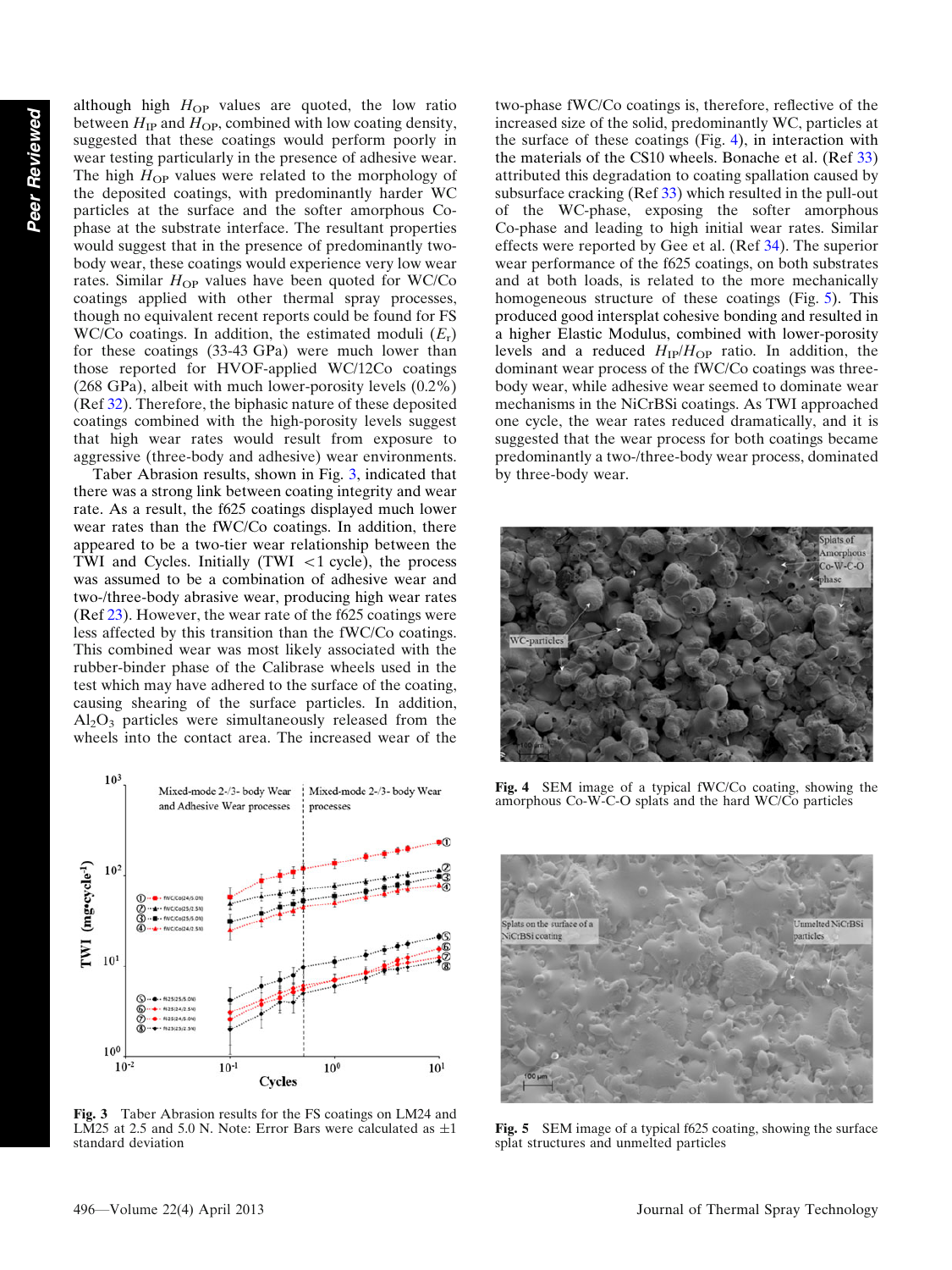

Fig. 6 SEM photomicrograph and EDS (inset) of wear region of fWC/Co on LM24, showing removal of the coating from the surface with only the base substrate (LM24) remaining in parts of the wear track

As discussed earlier, the integrity of the deposited coating is strongly dependent on the mechanical properties of both the coating and substrate materials. Evidence of this can be seen in Fig. 3. At the lower load  $(2.5 N)$ , wear rates of the fWC/Co (24) systems were superior to the fWC/Co(25) systems. However, increasing the load to 5.0 N caused a dramatic increase in the wear of the fWC/  $Co(24)$  systems and reduced the wear of the fWC/ $Co(25)$ systems. Therefore, at higher loads (5 N), WC and SiC particle re-embedding is likely to be more predominant in coatings on the LM25 substrate, resulting in increased wear resistance (Fig. 6, 7). However, for the f625 coatings, the softer LM25 substrate resulted in higher wear rates at the higher loads, whereas the wear rates for the harder LM24 were very similar for both loads. This suggested that the coating material controlled the wear process for these systems (Fig.  $\frac{8}{2}$ ). Reported TWI values (Ref 35) for similar coatings are much lower than those reported here. However, these tests were performed with H-22 wheels, which provide a purely abrasive test environment. For the tests reported here, the values ranged between 11.4 mg/cycle (f625(25) @ 2.5 N) and 232.3 mg/cycle (fWC/Co(24) @ 5.0 N). These indices again suggest a potentially definable relationship between the interaction of the coating and the substrate and the resultant wear properties. In general, it may be surmised that for cermet coating materials, an

inverse wear rate relationship exists with the substrate hardness and the applied load, while for metallic coating materials, wear increases as the load increases and the substrate hardness decreases. However, further investigation would be required to properly quantify this relationship.

Recent studies on the transition between low-wear (two-body) and high-wear (three-body) processes have begun to focus on the mechanisms occurring at the microlevel, particularly on thin coatings (Ref 36, 37). Studies by Adachi et al. (Ref 38) and Stack et al. (Ref 39–41) looked at the development of, and transition between, two- and three-body microabrasion processes, in various material/environmental conditions. In general, it was found that although the dominating microabrasion process was three-body wear, slurry starvation at increased loads could also lead to two-body wear. At low loads  $( \leq 1 \text{ N})$ , it was shown that mixed-model two-/three-body wear regimes predominated, while at higher test loads  $(>1 \text{ N})$ , the wear volumes reduced as wear processes tended to transition to ridge formation and a pure two-body (rolling) process, associated with the hardness of the wear interface. This relationship between hardness and microabrasion wear processes is important when considering surface treatments, as higher hardness coatings should lead to reduced wear. However, it has also been shown that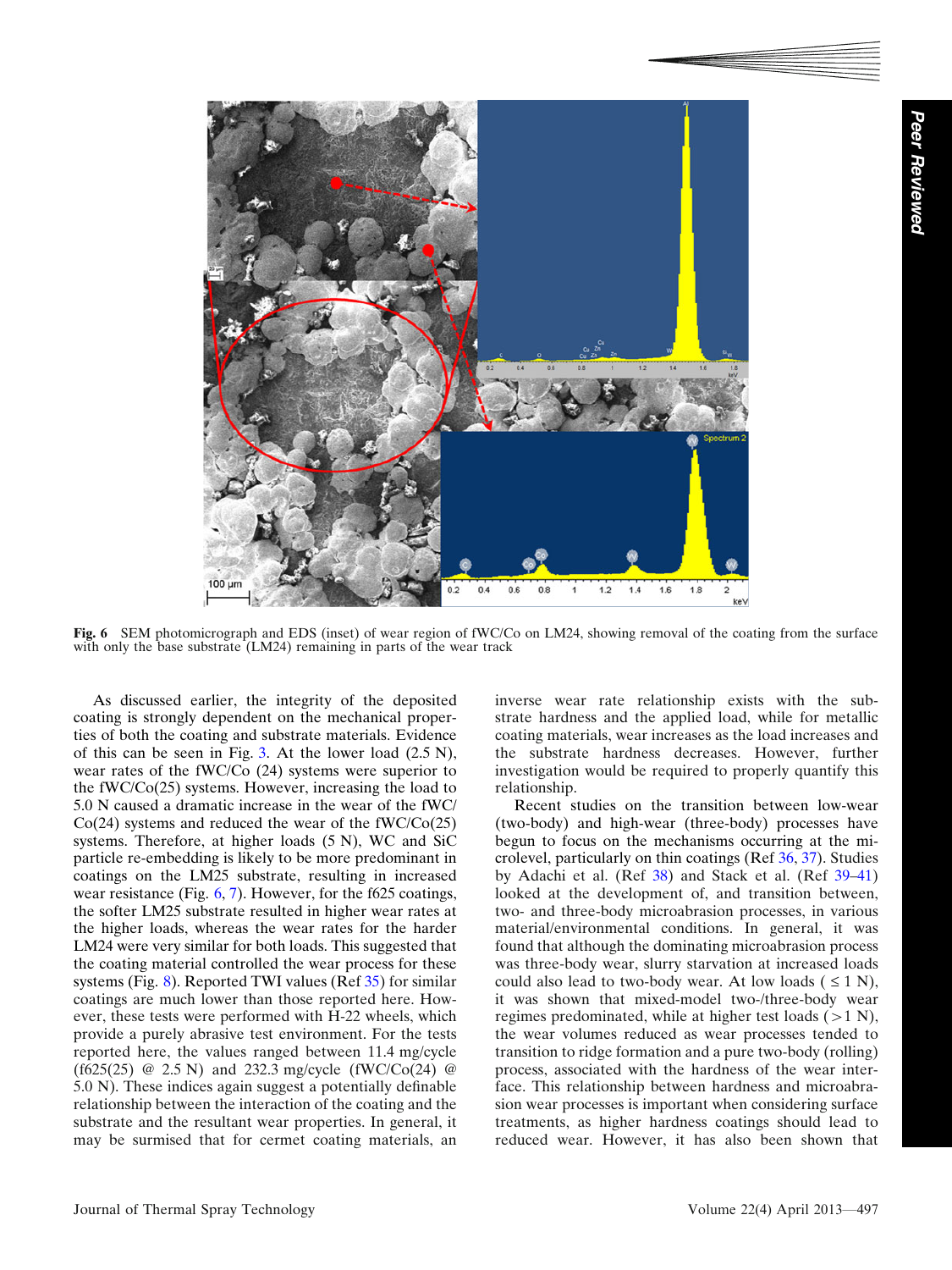

Fig. 7 SEM photomicrograph and EDS (inset) of surface of fWC/Co on LM25 showing debris comprising Al<sub>2</sub>O<sub>3</sub> particles and crushed  $A_{2}^{T}O_{3}$  and WC/Co particles. The alumina  $(A_{2}^{T}O_{3})$  most probably originates from the abrasive medium present in the Taber wheel



Fig. 8 SEM photomicrographs of f625 on LM24 (identical in morphology to f625 on LM25) which suggest that this coating tended to degrade through abrasive wear during the final stages of the Taber Abrasion test. No substrate was apparent in the wear track

coarser carbides perform better than finer carbides in microabrasion (Ref 42, 43). The proposed process suggests that in microabrasion, the binder phase is removed preferentially, followed by carbide grain pull-out. By corollary, coarser WC grains are more difficult to pull-out which leads to an improvement in the wear resistance of these coatings. From the microabrasion results shown in Fig. 8, a similar process may occur as none of the tested fWC/Co coatings indicated any wear scar at the end of testing.

From the limited data published on the effect of microabrasion on metallic and cermet thermal spray coatings, the general trend seems to be a increase in wear volume with increasing load  $(>3 N)$  for sliding distances (Ref  $40$ ,  $44$ ). In the results presented (Fig.  $6$ ), however, this was not the case for the f625 coatings, as an increase in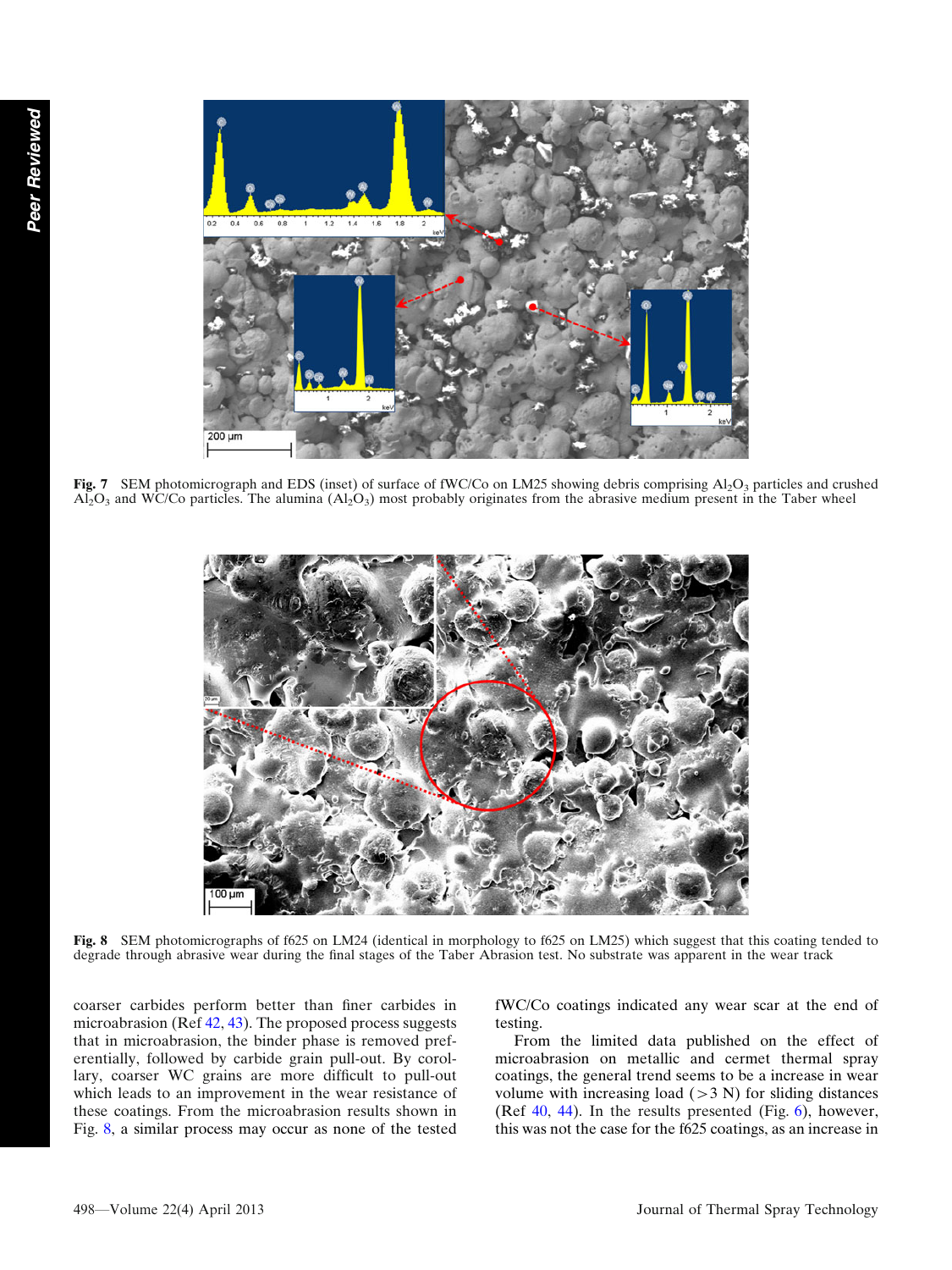Peer

Reviewed



Fig. 9 Plot of Load vs. Microabrasion Wear Volume, with Error Bars, for coated and uncoated LM24 and LM25 samples. Note: Error Bars were calculated as  $\pm 1$  standard deviation

load caused a decrease in wear rate. It has been suggested that the wear process in these coatings is in some way related to fatigue at the intersplat boundaries and at the pores. A strong relationship between coating durability (fatigue) and porosity has been cited by other authors (Ref 45, 46). Therefore, in coatings, such as f625, fatigue would be expected to be more predominant under low loads than at the higher, compressive, loads. HVOFapplied Inconel 625 results (I625) are provided for comparative purposes. The mechanical properties of the Inconel 625 coating material would be similar to those of the NiCrBSi coating material. As a result, it can be conjectured that the superior performance of the HVOF coatings can be related to the improved microstructural properties of these coatings, with reduced porosity and in-flight oxidation, and improved intersplat cohesive strengths. However, it is interesting to note that, as the load increases, the performance of both the f625 and I625 coatings approach similar wear rates. This strongly suggests that two-body wear degradation is defined by the material properties rather than anomalies in the deposition process (Fig. 9).

As observed with the Taber Abrasion results, a notable difference was identified between the two substrate alloys in the microabrasion testing. As can be seen, the performance of the coating was strongly dependent on the properties of the substrate. At lower loads  $( $3 \text{ N}$ ), the$ coatings on the LM24 (high hardness/high Cu-content) samples had lower resistance to microabrasive wear than the coatings applied to the LM25 (low hardness/low Cucontent) substrate. If this was related to intersplat fatigue degradation (Ref 14), then it would suggest that during coating build-up on the harder LM24 substrate, material rebounding from the surface interfered with the deposition of subsequent splats while also increasing the temperature differential between the deposited splats and the depositing splats. This would have a significant effect on the intersplat cohesive strengths, though it would not

Table 4 Pin-on-disk analysis giving average Wear Coefficients for the uncoated and coated substrates

|                                        | Wear coefficient, k, mm <sup>3</sup> ,<br>[N m] <sup>-1</sup> × 10 <sup>-8</sup> |                        |  |  |
|----------------------------------------|----------------------------------------------------------------------------------|------------------------|--|--|
| Coating                                | LM24                                                                             | LM25                   |  |  |
| $\cdots$<br>f <sub>625</sub><br>fWC/Co | 5110<br>3.09<br>0.26                                                             | 50,200<br>3.23<br>0.26 |  |  |

necessarily increase the porosity levels of the coating. Detection of these anomalies would require more intricate microstructural analysis, which was not performed in this investigation, but is recommended for future study. At loads in excess of 3 N, the wear performances of the NiCrBSi coatings were similar on both alloys, suggesting a transition to predominantly two-body abrasive wear.

For the uncoated samples, it has been suggested (Ref 21) that the LM25 was subjected to greater workhardening during the testing, which resulted in lower wear rates at the higher loads  $(>3 N)$ . This work-hardening, along with the potential embedding of the abrasive SiC microparticles, could account for the improved performance of the softer LM25 alloy over the harder LM24 alloy.

The results of the pin-on-disk analysis are given in Table 4, which compare well with published results (Ref 47, 48). The superior performance of the FS coatings on both the LM24 and LM25 substrates was evident, with an average improvement of 3-5 orders of magnitude over the uncoated substrates. However, unlike the results of the Taber Abrasion tests, the fWC/Co coatings indicated superior performance to the f625 coatings. It is surmised that the smaller contact area of the pin, combined with the re-embedding of the hard WC/Co particles into the amorphous Co-phase, provided increased wear resistance. Unlike the Taber Abrasion and microabrasion results, however, no substrate-dependency was noted for any of the coatings.

## 4. Conclusions

FS coatings were successfully applied to two cast automotive aluminum alloys (LM24 and LM25), with high hardness (high Cu content, LM24) and low hardness (low Cu content, LM25). Coating integrity and performance in wear testing was strongly dependent on the substrate alloy and the interaction between the substrate and the coating.

The microstructural integrity of the homogeneous NiCrBSi coating was improved by incorporating argon as a tertiary gas in the FS process. However, homogeneous WC/Co coatings could not be developed on either substrate. As a result, the NiCrBSi coatings were found to have lower porosity and lower surface roughness values than the biphasic structure of the WC/Co coatings.

The FS coatings properties indicated a material- and property-specific dependency on the substrate material.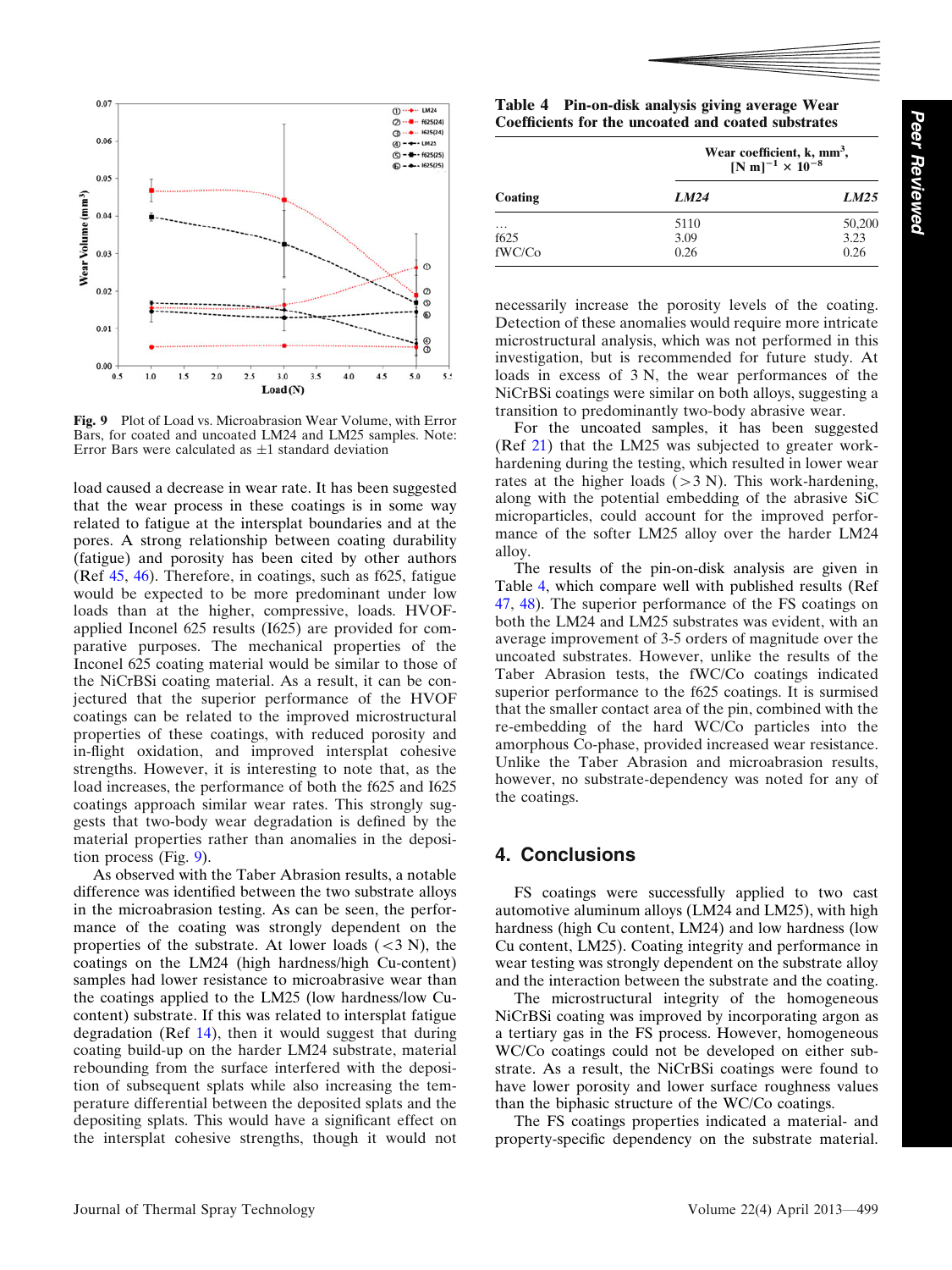The results suggested that, as the coating hardness  $(H_c)$ increased, the effect on the Young's Modulus decreased. For the f625 coating, with a  $H_c$  of ~ 10 GPa,  $E_r(24)$  was approximately 25% lower than  $E_r(25)$ , whereas for the fWC/Co coating, with a  $H_c$  of  $\sim$  16 GPa, the  $E_r$  values were much closer in value. This was related to the porosity levels, which were slightly higher for coatings on the LM24 substrate. Coating bond strengths were all greater than 10 MPa, and all failures occurred adhesively because of decohesion. However, Surface Roughness  $(R_a)$  measurements for these coatings indicated no dependency on the substrate.

High hardness coatings applied to the high hardness (LM24) substrate resulted in reduced performance in combined adhesive/abrasive test environments. However, improved performances for these systems were noted in purely abrasive wear tests—microabrasion and pin-on-disk. It was found that the wear rates in the pin-on-disk tests were extremely low. For the microabrasion testing, no wear scar could be detected on the tested surface. This resistance-to-abrasive wear degradation was attributed to the high-hardness surface of these coatings.

NiCrBSi coatings had lower hardness than the WC/Co coatings and performed well in combined adhesive/abrasive wear conditions. This was related to the homogeneity of the NiCrBSi coatings resulting in greater intersplat cohesive strength.

In two- and three-body microabrasion wear conditions, the performance of the coating was strongly dependent on the substrate material, particularly at lower loads. Wear of the NiCrBSi coatings were high for loads up to 3 N. This was attributed to intersplat fatigue degradation. However, above 3 N, wear of these coatings decreased dramatically and approached the wear rates of HVOF-applied Inconel 625 coatings. The low-hardness LM25 alloy underwent embedding of the SiC wear particles and microhardening effects, which resulted in a reduction in wear as the load increased. Wear of the harder LM24 alloy increased with increasing load, implying that the transition from three- to two-body abrasive wear above a load of 3 N did not occur on these alloys.

Pin-on-disk wear results were independent of the substrate alloy, and substantial improvements, by a factor of  $10^2$ -10<sup>4</sup>, were achieved with the coated samples.

The harder LM24 sample most closely approximated Archard's equation for wear degradation. The softer LM25 substrate did not because of embedding of SiC particles into the contact area, interfering with the natural wear processes of this material. The coated samples also did not wear according to Archard's equation because of wear transitions between two- and three-body wear, adhesive wear and intersplat cohesive failures.

In general,, these results suggested that harder coatings perform exceptionally well in predominantly abrasive wear conditions but highlight a potential problem for these coatings in pure adhesive or combined adhesive/ abrasive wear conditions.

#### Acknowledgments

The authors would like to thank Enterprise Ireland and the Dublin Institute of Technology for the opportunity to perform this study. In addition, the authors would like to thank the following persons for their assistance in this study: Prof. J. Gomes, Dept. de Engenharia Mecânica, Campus de Azurém, 4800-058 Guimarães, Portugal; Dr. E. Mihaylova, Centre for Industrial and Engineering Optics, Dublin Institute of Technology, Ireland; and Dr. S. Jerrams, Centre for Elastomer Research, Dublin Institute of Technology, Ireland.

#### **References**

- 1. M. Schwartz, Innovations in Materials Manufacturing, Fabrication, and Environmental Safety®, CRC Press, Boca Raton, 2011, p 385-444
- 2. G. Bolelli, Replacement of Hard Chromium Plating by Thermal Spraying—Problems, Solutions and Possible Future Approaches, Surf. Eng., 2009, 25, p 263-269
- 3. T. Sahraoui, S. Guessasma, N.E. Fenineche, G. Montavon, and C. Coddet, Friction and Wear Behaviour Prediction of HVOF Coatings and Electroplated Hard Chromium Using Neural Computation, Mater. Lett., 2004, 58, p 654-660
- 4. O.K. Legg, Hard-Chrome Coatings: Advanced Technology for Waste Elimination Final Report, 1997
- 5. N. Krishnan, A. Vardelle, and J.G. Legoux, A Life Cycle Comparison of Hard Chrome and Thermal Sprayed Coatings: A Case Example of Aircraft Landing Gears, Proc. Thermal Spray 2008: Crossing Borders, 2008, p 212-216
- 6. S. Kuroda, M. Watanabe, K. Kim, and H. Katanoda, Current Status and Future Prospects of Warm Spray Technology, J. Thermal Spray Technol., 2011, 20, p 653-676
- 7. S. Ji, Q. Gu, and B. Xia, Porosity Dependence of Mechanical Properties of Solid Materials, J. Mater. Sci., 2006, 41, p 1757-1768
- 8. N. Kobayashi, K. Iwamoto, Y. Miyazaki, K. Toyama, K. Tanaka, N. Suzuki, and T. Toyota, Young's Moduli and Wear of Cermet Coatings, Proc. IMechE J., 2009, 223, p 437-443
- 9. P. Fauchais, G. Montavon, R.S. Lima, and B.R. Marple, Engineering a New Class of Nano-based Microstructures from Agglomerated Nanostructured Particles, Suspensions and Solutions: An Invited Review, J. Phys. D, 2011, 44, p 1-53
- 10. R. McPherson, A Review of Microstructure and Properties of Plasma Sprayed Ceramic Coatings, Surf. Coat. Technol., 1989, 39- 40, p 173-180
- 11. J. Rösler, M. Bäker, and M. Volgmann, Stress State and Failure Mechanisms of Thermal Barrier Coatings: Role of Creep in Thermally Grown Oxide, Acta Mater., 2001, 49, p 3659-3670
- 12. N. Serres, N. Portha, and F. Machi, Influence of Salt Fog Aging Tests on Mechanical Resistance of Laser Clad-Coatings, Surf. Coat. Technol., 2011, 205, p 5330-5337
- 13. D. Culliton, A. Betts, D. Kennedy, Impact of Intermetallic Precipitates on the Tribological and/or Corrosion Performance of Cast Aluminium Alloys: A Short Review, Int. J. Cast Metals (unpublished results)
- 14. H.J. Kim, Y.G. Kweon, and R.W. Chang, Wear and Erosion Behaviour of Plasma-Sprayed WC-Co Coatings, J. Therm. Spray Technol., 1994, 3, p 169-178
- 15. R.S. Lima, A. Kucuk, and C.C. Berndt, Evaluation of Microhardness and Elastic Modulus of Thermally Sprayed Nanostructured Zirconia Coatings, Surf. Coat. Technol., 2001, 135, p 166-172
- 16. S. Tobe, A Review on Protection from Corrosion, Oxidation and Hot Corrosion by Thermal Spray Coatings, Proc. ITSC, 1998, 15, p 3-11
- 17. V. Pershin, J. Mostaghimi, S. Chandra, and T. Coyle, A Gas Shroud Nozzle for HVOF Spray Deposition, Proc. ITSC, 1998, 15, p 1305-1308
- 18. ASTM D4541—09e1 Standard Test Method for Pull-Off Strength of Coatings Using Portable Adhesion Testers
- 19. D. Beegan and M.T. Laugier, Application of Composite Hardness Models to Copper Thin Film Hardness Measurement, Surf. Coat. Technol., 2005, 199, p 32-37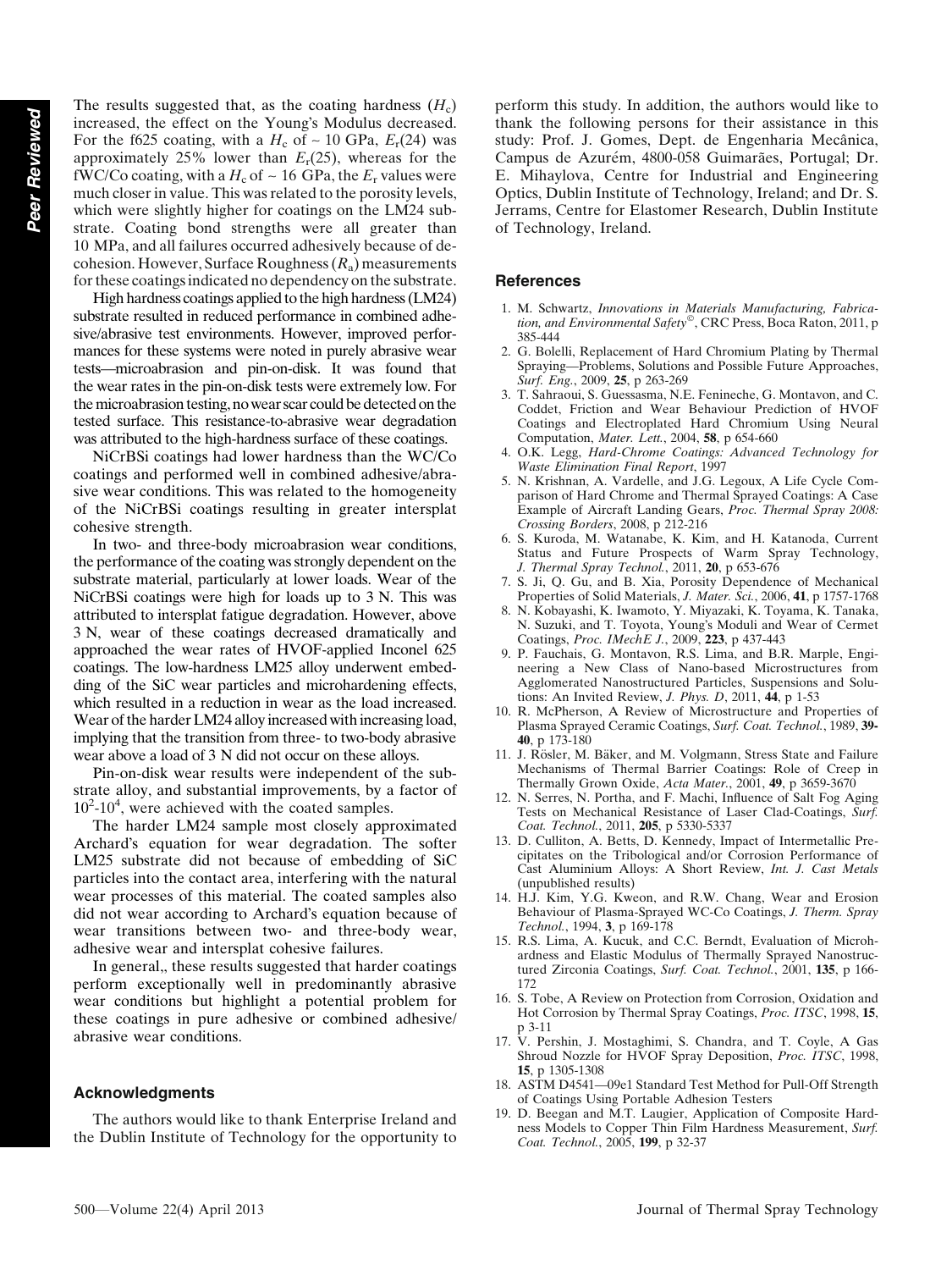- 20. J.F. Archard, Contact and Rubbing of Flat Surfaces, J. Appl. Phys., 1953, 24, p 981-988
- 21. M.M. Stack and M. Mathew, Micro-abrasion Transitions of Metallic Materials, Wear, 2003, 255, p 14-22
- 22. P.S. Babua, B. Basu, and G. Sundararajan, Processing–Structure– Property Correlation and Decarburisation Phenomenon in Detonation Sprayed WC–12Co Coatings, Acta Mater., 2008, 56, p 5012-5026
- 23. W. Ni, Y.-T. Cheng, M.J. Lukitsch, A.M. Weiner, L.C. Lev, and D.S. Grummon, Effects of the Ratio of Hardness to Young's Modulus on the Friction and Wear Behavior of Bilayer Coatings, Appl. Phys. Lett., 2004, 85, p 4028-4030
- 24. H.F. Gong, and T.M. Shao, Influence of Heat Treatment on Hardness, Elastic Modulus and Bonding Strength of Ti/Ta/TiN/ TaN Nanomultilayer Coatings, Adv. Tribol., 2010, 3(IV), p 808-811
- 25. W. Tillmann, B. Klusemann, J. Nebel, and B. Svendsen, Analysis of the Mechanical Properties of an Arc-Sprayed WC-FeCSiMn Coating: Nanoindentation and Simulation, J. Thermal Spray Technol., 2011, 20, p 328-335
- 26. H.A. McKellop, P. Campbell, S.H. Park, T.P. Schmalzried, P. Grigoris, H.C. Amstutz, and A. Sarmiento, The Origin of Submicron Polyethylene Wear Debris in Total Hip Arthroplasty, Clin. Orthop., 1995, 311, p 3-20
- 27. M.P. Planche, H. Liao, B. Normand, and C. Coddet, Relationships Between NiCrBSi Particle Characteristics and Corresponding Coating Properties using Different Thermal Spraying Processes, Surf. Coat. Technol., 2005, 200, p 2465-2473
- 28. N. Serres, F. Hlawka, S. Costil, C. Langlade, and F. Machi, Microstructures and Mechanical Properties of Metallic NiCrBSi and Composite NiCrBSi–WC Layers Manufactured via Hybrid Plasma/Laser Process, Appl. Surf. Sci., 2011, 257, p 5132-5137
- 29. R. González, M. Cadenas, R. Fernández, J.L. Cortizo, and E. Rodríguez, Wear Behaviour of Flame Sprayed NiCrBSi Coating Remelted by Flame or by Laser, Wear, 2007, 262, p 301-307
- 30. T. Liyanage, G. Fisher, and A.P. Gerlich, Influence of Alloy Chemistry on Microstructure and Properties in NiCrBSi Overlay Coatings Deposited by Plasma Transferred Arc Welding (PTAW), Surf. Coat. Technol., 2010, 205, p 759-765
- 31. Z. Bergant and J. Grum, Quality Improvement of Flame Sprayed, Heat Treated, and Remelted NiCrBSi Coatings, J. Therm. Spray Technol., 2009, 18, p 380-391
- 32. Y.Y. Santana, P.O. Renault, M. Sebastiani, J.G. La Barbera, J. Lesage, E. Bemporad, E. Le Bourhis, E.S. Puchi-Cabrera, and M.H. Staia, Characterisation and Residual Stresses of WC–Co Thermally Sprayed Coatings, Surf. Coat. Technol., 2008, 202, p 4560-4565
- 33. V. Bonache, M.D. Salvador, J.C. García, E. Sánchez, and E. Bannier, Influence of Plasma Intensity on Wear and Erosion Resistance of Conventional and Nanometric WC-Co Coatings Deposited by APS, J. Thermal Spray Technol., 2011, 20, p 549-559
- 34. M.G. Gee, A. Gant, and B. Roebuck, Wear Mechanisms in Abrasion and Erosion of WC/Co and Related Hardmetals, Wear, 2007, 263, p 137-148
- 35. B. Wielage, T. Lampke, and T. Grund, Thermal Spraying of Wear and Corrosion Resistant Surfaces, Key Eng. Mater., 2008, 384, p 75-98
- 36. J.C.A. Batista, M.C. Joseph, C. Godoy, and A. Matthews, Microabrasion Wear Testing of PVD TiN Coatings on Untreated and Plasma Nitrided AISI, H13 Steel, Wear, 2002, 249, p 971-979
- 37. K. Bose and R.J.K. Bose, Influence of Load and Speed on Rolling Micro-abrasion of CVD Diamond and Other Hard Coatings, Diam. Relat. Mater., 2003, 12, p 753-756
- 38. K. Adachi and I.M. Hutchings, Wear-mode Mapping for the Micro-Scale Abrasion Test, Wear, 2003, 255, p 23-29
- 39. M.M. Stack et al., Mapping the Micro-abrasion Resistance of WC/Co Based Coatings in Aqueous Conditions, Surf. Coat. Technol., 2004, 183, p 337-346
- 40. M.M. Stack and M.T. Mathew, Transitions in Micro-abrasion Mechanisms for HVOF Coated Steels, Proc. IMechE J., 2005, 219, p 49-57
- 41. M.M. Stack, J. Rodling, M.T. Mathew, H. Jawan, W. Huang, G. Park, and C. Hodg, Micro-abrasion–Corrosion of a Co–Cr/ UHMWPE Couple in Ringer's Solution: An Approach to Construction of Mechanism and Synergism Maps for Application to Bio-implants, Wear, 2010, 269, p 376-382
- 42. V. Krakhmalev, On the Abrasion of Ultrafine WC–Co Hardmetals by Small SiC, Tribol. Lett., 2008, 30, p 35-39
- 43. A. Wank, B. Wielage, H. Pokhmurska, E. Friesen, and G. Reisel, Comparison of Hardmetal and Hard Chromium Coatings under Different Tribological Conditions, Surf. Coat. Technol., 2006, 201, p 1975-1980
- 44. M.T. Mathew, M.M. Stack, B. Matijevic, L.A. Rocha, and E. Ariza, Micro-abrasion Resistance of Thermochemically Treated Steels in Aqueous Solutions: Mechanisms, Maps, Materials Selection, Tribol. Int., 2008, 41, p 141-149
- 45. J.F. McCabe and A.R. Ogden, The Relationship Between Porosity, Compressive Fatigue Limit, and Wear in Composite Resin Restorative Materials, Dent. Mater., 1987, 3, p 9-12
- 46. B. Yin, Y. An, H. Zhou, F. Yan, and J. Chen, Friction and Wear Behaviors of Plasma Sprayed Conventional and Nanostructured WC-12Co Coatings at Elevated Temperature, Adv. Tribol., 2010, 3(IV), p 621-622
- 47. N. Serres, F. Hlawka, S. Costil, C. Langlade, and F. Machi, An Investigation of the Mechanical Properties and Wear Resistance of NiCrBSi Coatings Carried out by In Situ Laser Remelting, Wear, 2011, 270, p 640-649
- 48. G. Di Girolamo, L. Pilloni, G. Pulci, and F. Marra, Tribological Characterisation of WC–Co Plasma Sprayed Coatings, J. Am. Ceram. Soc., 2009, 92, p 1118-1124